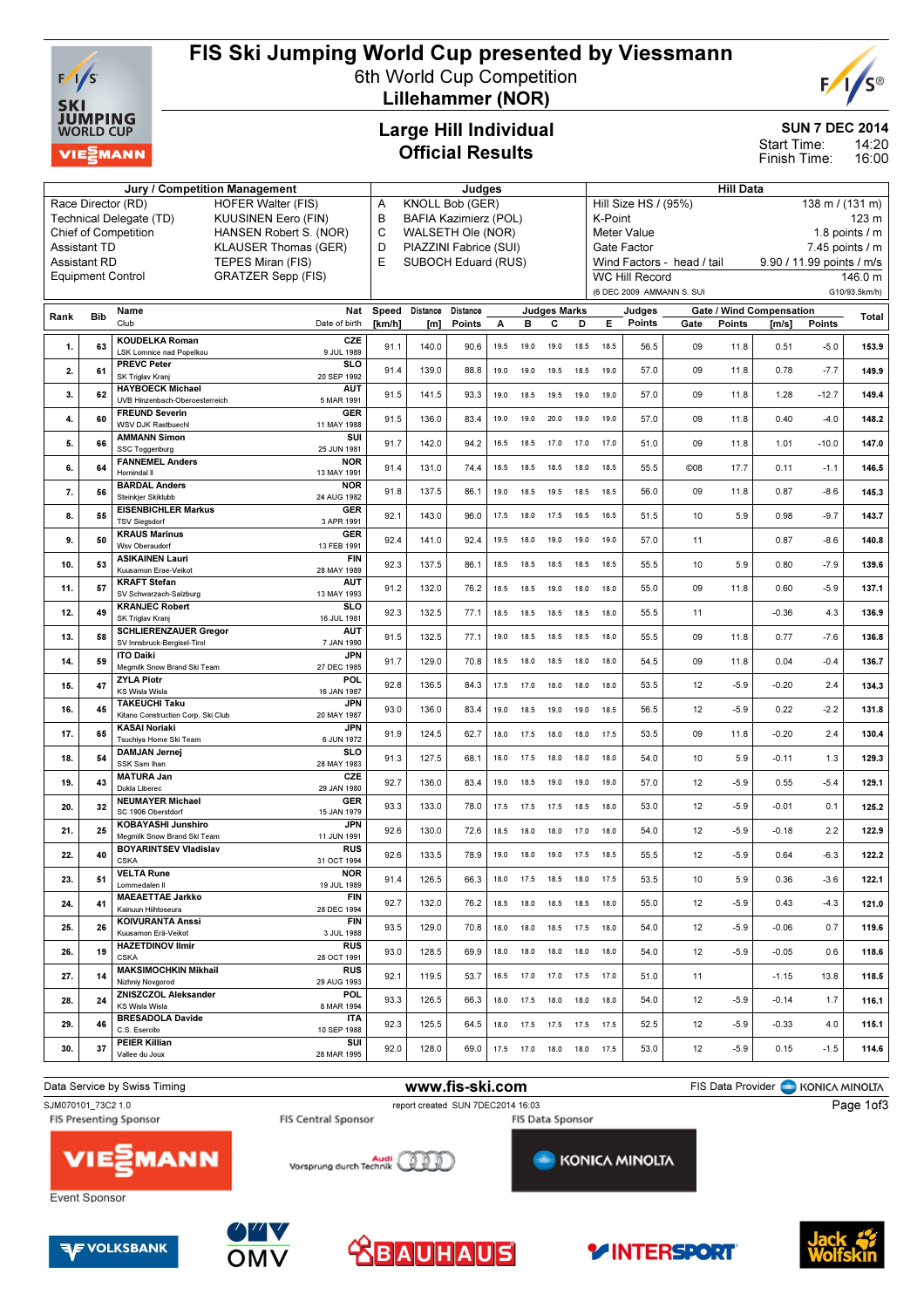

# FIS Ski Jumping World Cup presented by Viessmann

6th World Cup Competition Lillehammer (NOR)

## Large Hill Individual Official Results

### SUN 7 DEC 2014 14:20

S®

16:00 Start Time: Finish Time:

E

|      | <b>Bib</b> | Name                                                 | Nat                       | Speed  | Distance | Distance |      | <b>Judges Marks</b> |                        |                     |      | Judges |      |               | <b>Gate / Wind Compensation</b> |               | Total |
|------|------------|------------------------------------------------------|---------------------------|--------|----------|----------|------|---------------------|------------------------|---------------------|------|--------|------|---------------|---------------------------------|---------------|-------|
| Rank |            | Club                                                 | Date of birth             | [km/h] | [m]      | Points   | A    | в                   | C                      | D.                  | E.   | Points | Gate | <b>Points</b> | $\mathsf{[m/s]}$                | <b>Points</b> |       |
|      |            | ZIOBRO Jan                                           | POL                       |        |          |          |      |                     |                        |                     |      |        |      |               |                                 |               |       |
| 31.  | 35         | <b>WKS Zakopane</b>                                  | 24 JUN 1991               | 92.3   | 124.0    | 61.8     |      |                     | 17.5 17.5 17.5 17.5    |                     | 17.5 | 52.5   | 12   | $-5.9$        | $-0.50$                         | 6.0           | 114.4 |
| 32.  | 27         | <b>ZOGRAFSKI Vladimir</b>                            | <b>BUL</b>                | 93.0   | 122.5    | 59.1     |      | 17.5 17.5 17.5      |                        | 17.5                | 17.0 | 52.5   | 12   | $-5.9$        | $-0.67$                         | 8.0           | 113.7 |
|      |            | <b>NSA</b>                                           | 14 JUL 1993               |        |          |          |      |                     |                        |                     |      |        |      |               |                                 |               |       |
| 33.  | 39         | <b>LARINTO Ville</b>                                 | <b>FIN</b>                | 92.5   | 126.0    | 65.4     |      | 18.0 17.5 17.5      |                        | 18.0                | 17.5 | 53.0   | 12   | $-5.9$        | $-0.05$                         | 0.6           | 113.1 |
|      |            | Lahden Hiihtoseura                                   | 11 APR 1990               |        |          |          |      |                     |                        |                     |      |        |      |               |                                 |               |       |
| 34.  | 36         | <b>WANK Andreas</b>                                  | <b>GER</b>                | 93.2   | 125.5    | 64.5     |      | 17.5 17.5 18.0      |                        | 18.0                | 17.5 | 53.0   | 12   | $-5.9$        | $-0.12$                         | 1.4           | 113.0 |
|      |            | SC Hinterzarten                                      | 18 FEB 1988               |        |          |          |      |                     |                        |                     |      |        |      |               |                                 |               |       |
| 35.  | 21         | <b>KUBACKI Dawid</b>                                 | <b>POL</b>                | 93.3   | 124.0    | 61.8     |      | 17.5 17.5 17.5      |                        | 18.0                | 17.5 | 52.5   | 12   | $-5.9$        | $-0.33$                         | 4.0           | 112.4 |
|      |            | <b>TS Wisla Zakopane</b>                             | 12 MAR 1990               |        |          |          |      |                     |                        |                     |      |        |      |               |                                 |               |       |
| 36.  | 33         | <b>HAUER Joachim</b>                                 | <b>NOR</b><br>2 FEB 1991  | 91.5   | 127.5    | 68.1     |      | 18.0 17.5 17.5      |                        | 18.0                | 18.0 | 53.5   | 12   | $-5.9$        | 0.35                            | $-3.5$        | 112.2 |
|      |            | <b>Bekkelaget SK</b>                                 | CZE                       |        |          |          |      |                     |                        |                     |      |        |      |               |                                 |               |       |
| 36.  | 6          | <b>HLAVA Lukas</b>                                   |                           | 92.7   | 122.5    | 59.1     |      |                     | 20.0 17.5 17.0 17.5    |                     | 17.0 | 52.0   | 11   |               | $-0.09$                         | 1.1           | 112.2 |
|      |            | Dukla Liberec<br>10 SEP 1984                         |                           |        |          |          |      |                     |                        |                     |      |        |      |               |                                 |               |       |
| 38.  | 52         | <b>KOFLER Andreas</b><br>SV Innsbruck-Bergisel-Tirol | <b>AUT</b><br>17 MAY 1984 | 92.4   | 121.5    | 57.3     |      |                     | 18.0 17.5 17.5 17.5    |                     | 17.0 | 52.5   | 10   | 5.9           | 0.37                            | $-3.7$        | 112.0 |
|      |            | <b>STJERNEN Andreas</b>                              | <b>NOR</b>                |        |          |          |      |                     |                        |                     |      |        |      |               |                                 |               |       |
| 39.  | 38         | Sprova <sub>IL</sub>                                 | 30 JUL 1988               | 93.3   | 126.5    | 66.3     |      | 18.0 17.5           | 18.0                   | 18.0                | 17.5 | 53.5   | 12   | $-5.9$        | 0.29                            | $-2.9$        | 111.0 |
|      |            | <b>FREITAG Richard</b>                               | <b>GER</b>                |        |          |          |      |                     |                        |                     |      |        |      |               |                                 |               |       |
| 40.  | 48         | SG Nickelhuette Aue                                  | 14 AUG 1991               | 91.7   | 119.5    | 53.7     |      | 17.5 17.0 16.0      |                        | 16.0                | 17.0 | 50.0   | 11   |               | $-0.48$                         | 5.8           | 109.5 |
|      |            | <b>NAGLIC Tomaz</b>                                  | <b>SLO</b>                |        | 124.0    |          |      |                     |                        | 17.5 17.5 17.5 17.0 |      | 52.5   |      |               |                                 |               |       |
| 41.  | 28         | SSK Alpina Ziri                                      | 18 JUL 1989               | 92.5   |          | 61.8     |      |                     |                        |                     | 17.5 |        | 12   | $-5.9$        | $-0.05$                         | 0.6           | 109.0 |
|      |            | <b>HILDE Tom</b>                                     | <b>NOR</b>                |        |          |          |      |                     |                        |                     |      |        |      |               |                                 |               |       |
| 42.  | 23         | Asker Skiklubb                                       | 22 SEP 1987               | 93.2   | 121.0    | 56.4     |      |                     | 17.5 17.5 17.5 17.0    |                     | 17.0 | 52.0   | 12   | $-5.9$        | $-0.50$                         | 6.0           | 108.5 |
|      |            | <b>CHOI Seou</b>                                     | <b>KOR</b>                |        |          |          |      |                     |                        |                     |      |        |      |               |                                 |               |       |
| 43.  | 11         | <b>High1 Resort</b><br>3 DEC 1982                    |                           | 92.3   | 118.0    | 51.0     |      | 17.0 17.0 17.0      |                        | 17.0                | 17.0 | 51.0   | 11   |               | $-0.48$                         | 5.8           | 107.8 |
|      |            | <b>TEPES Jurij</b>                                   | <b>SLO</b>                |        |          |          |      |                     |                        |                     |      |        |      |               |                                 |               |       |
| 44.  | 30         | SD Dolomiti                                          | 14 FEB 1989               | 93.2   | 122.5    | 59.1     |      |                     | 17.0  17.5  17.5  18.0 |                     | 17.5 | 52.5   | 12   | $-5.9$        | 0.01                            | $-0.1$        | 105.6 |
|      |            | <b>HAJEK Antonin</b>                                 | CZE                       |        |          |          |      |                     |                        |                     |      |        |      |               |                                 |               |       |
| 45.  | 22         | Dukla Liberec                                        | 12 FEB 1987               | 92.9   | 114.5    | 44.7     |      | 16.5 16.5 17.0      |                        | 17.0                | 16.0 | 50.0   | 12   | $-5.9$        | $-1.35$                         | 16.2          | 105.0 |
|      |            | <b>DESCHWANDEN Gregor</b>                            | SUI                       |        |          |          |      |                     |                        |                     |      |        |      |               |                                 |               |       |
| 46.  | 20         | Horw                                                 | 27 FEB 1991               | 92.4   | 118.5    | 51.9     | 17.0 | 17.0 17.0           |                        | 17.5                | 17.5 | 51.5   | 12   | $-5.9$        | $-0.55$                         | 6.6           | 104.1 |
|      | 29         | <b>LOITZL Wolfgang</b>                               | <b>AUT</b>                | 93.3   | 114.5    |          | 16.5 | 17.0                | 17.5                   |                     |      | 51.0   |      |               | $-1.11$                         | 13.3          | 103.1 |
| 47.  |            | <b>WSC Bad Mitterndorf-Steiermark</b>                | 13 JAN 1980               |        |          | 44.7     |      |                     |                        | 17.0                | 17.0 |        | 12   | $-5.9$        |                                 |               |       |
| 48.  | 17         | <b>ALEXANDER Nicholas</b>                            | <b>USA</b>                | 93.0   | 113.5    | 42.9     |      | 15.5 16.0           | 15.0                   | 16.5                | 16.5 | 48.0   | 11   |               | $-0.76$                         | 9.1           | 100.0 |
|      |            | Lebanon Outing Club                                  | 24 AUG 1988               |        |          |          |      |                     |                        |                     |      |        |      |               |                                 |               |       |
| 49.  | 3          | <b>NOMME Martti</b>                                  | <b>EST</b>                | 92.6   | 116.5    | 48.3     |      |                     | 16.5 17.0 17.0         | 17.0                | 17.0 | 51.0   | 11   |               | 0.23                            | $-2.3$        | 97.0  |
|      |            | Voru Sportschool                                     | 7 AUG 1993                |        |          |          |      |                     |                        |                     |      |        |      |               |                                 |               |       |
| 50.  | 13         | <b>DIETHART Thomas</b>                               | <b>AUT</b>                | 92.5   | 110.5    | 37.5     | 16.0 | 17.0                | 16.5                   | 16.5                | 16.5 | 49.5   | 11   |               | $-0.58$                         | 7.0           | 94.0  |
|      |            | UVB Hinzenbach-Oberoesterreich                       | 25 FEB 1992               |        |          |          |      |                     |                        |                     |      |        |      |               |                                 |               |       |